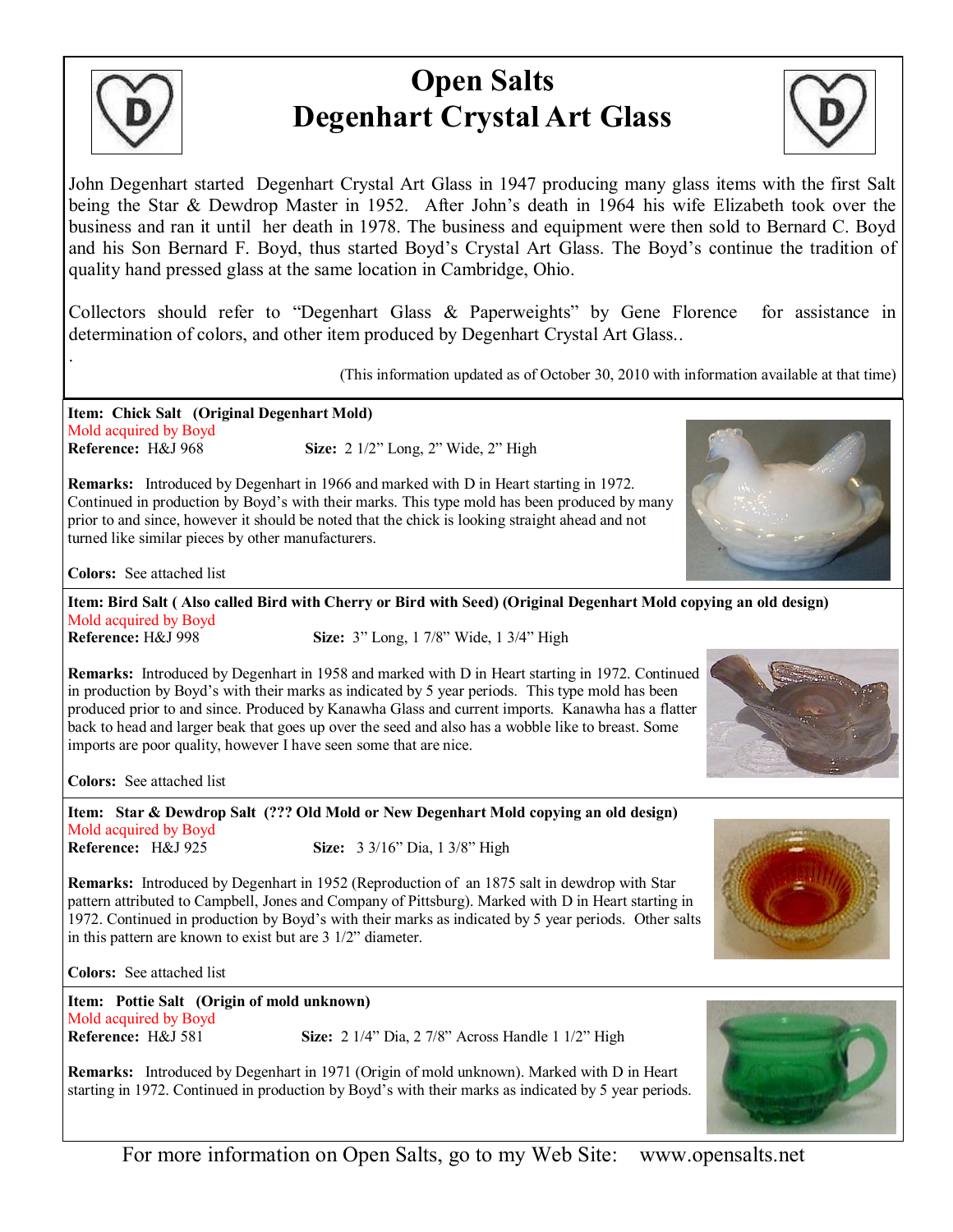**Item: Daisy & Button Salt (Original Degenhart Mold)**  This mold was retired to the Degenhart Museum **Reference:** H&J 905 **Size:** 1 7/8" Dia, 1 1/2" High

**Remarks:** Introduced by Degenhart in 1970 and marked with D in Heart starting in 1972. This salt was designed by Elizabeth Degenhart and was designed with two bottom designs, one Daisy & Button and the other plain. Both types were produced by Degenhart. This mold was retired to the Degenhart Museum and is not made by Boyd's. This was also made by L.G. Wright with the Daisy  $\&$  Button Bottom. The best way to tell the Degenhart Daisy  $&$  Button is that the centers of the 4 Daisies around the outside are 2mm from the bottom edge and you can see part of the daisy between the daisy center and the edge.

**Colors:** Degenhart (See attached list).

**Item: Miniature Slipper (Original Degenhart Mold copying an old design)** This mold was retired to the Degenhart Museum **Reference:** Smith 104-5-1 **Size:** 3 1/2" Long, 1 1/8" Wide, 1 3/4" High

**Remarks:** Introduced by Degenhart in 1965 and marked with D in Heart in 1972. Varation of an 1880's Fine Cut Pattern Slipper, exact origin unknown. The original Degenhart mold had a full sole with tread marks as indicated on the Amber picture. In about 1966 the mold was modified with a beading around the top opening and the sole was hollowed out making it easier to work as indicated in the green one pictured. This mold was retired to the

Degenhart Museum and is not made by Boyd's. This item was included as many salt collectors have mini shoes in their collections.

**Colors:** Degenhart (See attached list)

**Item: Bridge Set (Origin of Mold Unknown)** Mold acquired by Boyd. The Diamond used as solid paper weight, others never used. **Reference:** None **Size:** Diamond 3 1/8" Long, 2 3/8" wide, 1 1/8" High

**Remarks:** Introduced (Unknown) Marked D in Heart 1973. Size would make these prime candidates for salt collectors.

**Colors:** Degenhart: Blue Milk, Vaseline, Amberina and Milk

**Item: Bridge Set** Degenhart Museum has had a small version made of the above Bridge set

**Reference:** None **Size:** 1 3/4" X 2" Average size, 1/2" High

**Remarks: This item was never made by Degenhart, but made for the Museum Gift Shop. They had it marked with a D in heart with line under the heart to indicate it was not an original Degenhart.**

**Colors:** Red, Green